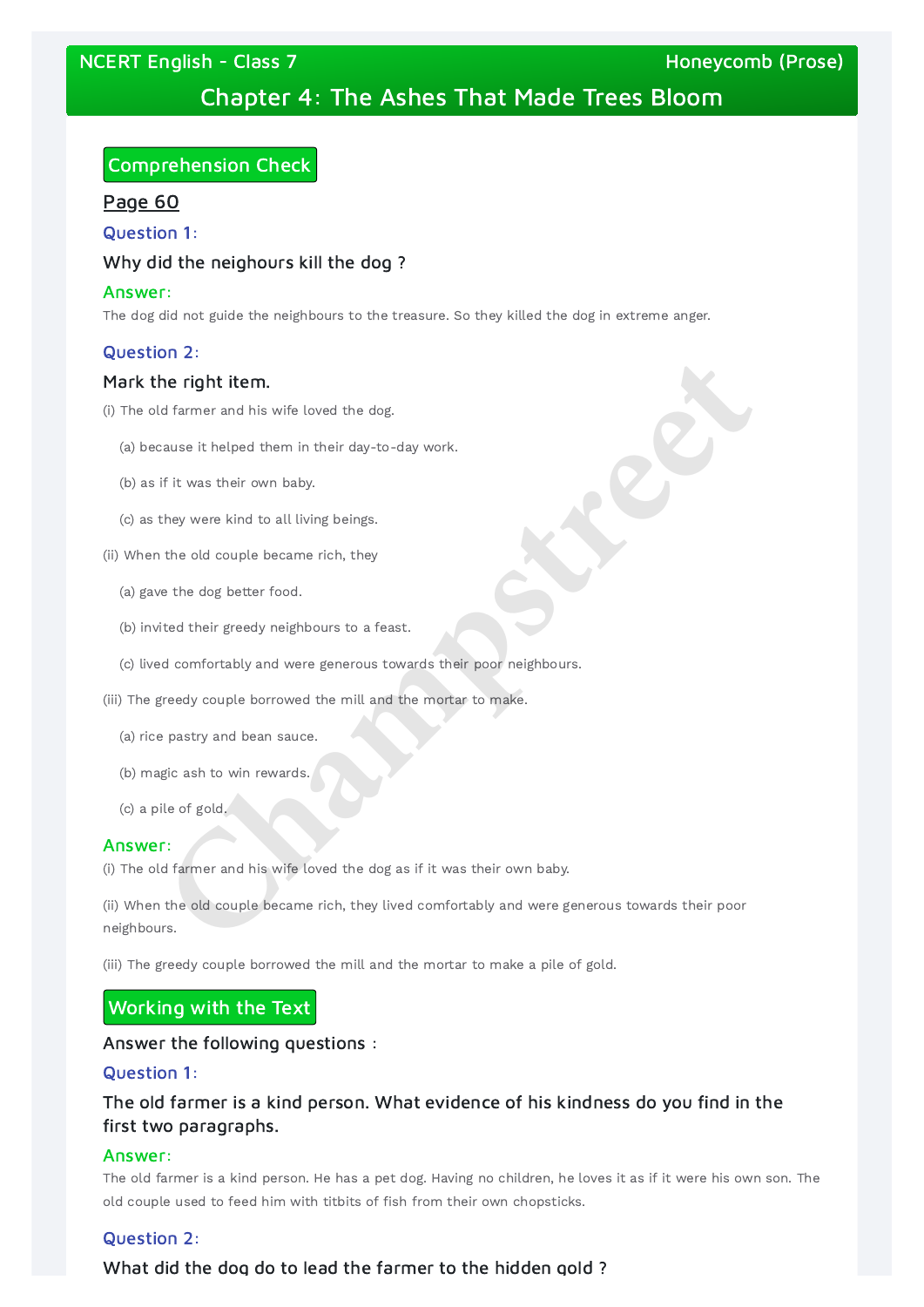g g

#### Answer:

The dog tried to take him to some spot. He kept on running for some minutes. The old man followed his pet dog. At one place, the dog started scratching the earth. The old man dug the earth and found a pile of gold gleaming before him.

# Question 3:

# (i) How did the spirit of the dog help the farmer first? ..

#### Answer:

The dog's spirit asked his master to cut down the pine tree over his grave to make mortar for his rice pastry and a mill for bean sauce. The old couple made the dough ready for baking. As soon as he started pouring it, it turned into a heap of gold coins.

The old farmer scattered a pinch of ashes over the tree. It burst into blossom. The daimio was pleased to see and ordered some reward of silk clothes, cake etc to the farmer. But on the other hand the greedy neighbour sprinkled handful of ashes, the wind blew it and straight went into the eyes of the daimios and his wife. He got angry. He ordered to punish the wicked man to death. **Champs the state of the state of the state of the state of the state of the state of the state of the state of the state of the state of the state of the state of the state of the state of the state of the state of the st** 

# (ii) How did it help him next ?

#### Answer:

The dog's spirit told his master how the wicked neighbours had burned the mill made from the pine tree. He suggested him to take the ash and sprinkle it on the withered trees. It would make them bloom.

# Question 4:

## Why did the daimio reward the farmer but punish his neighbour for the same act ?

#### Answer:

# Working with Language

#### Question 1:

### Read the following conversation.

Ravi : What are you doing?

Mridu : I'm reading a book.

Ravi : Who wrote it?

Mridu : Ruskin Bond.

Ravi : Where did you find it?

Mridu : In the library.

Notice that 'what', 'who', 'where', are question words. Questions that require information begin with question words. Some other question words are 'when', 'why', 'where', 'which' and 'how'.

#### Remember that

- What asks about actions, things, etc.
- Who asks about people.
- Which asks about people or things.
- Where asks about place.
- When asks about time.
- Why asks about reason or purpose.
- How asks about means, manner or degree.
- Whose asks about possessions.

Read the following paragraph and frame questions on the italicised phrases.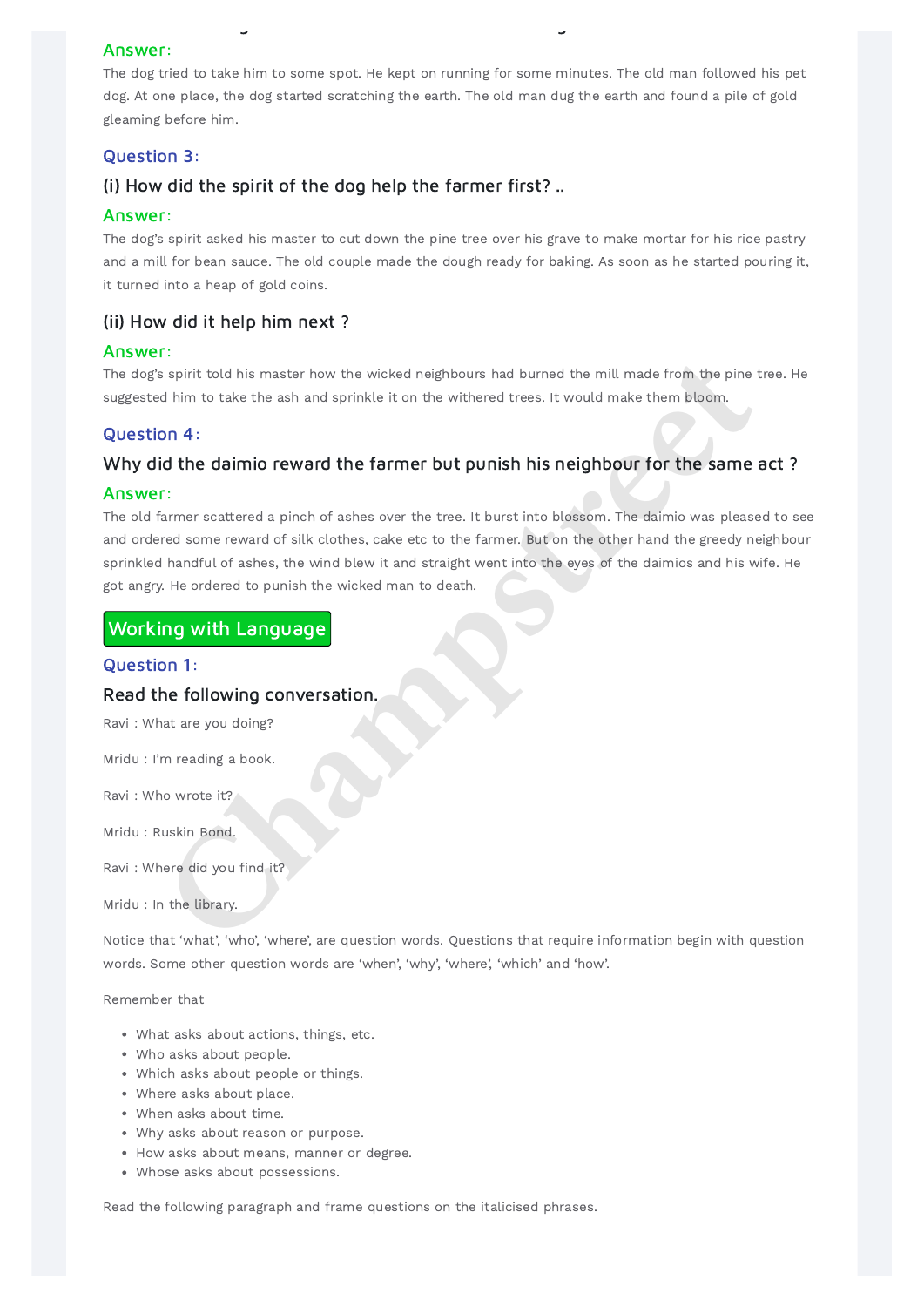Anil is in school. I am in school too. Anil is sitting in the left row. He is reading a book. Anil's friend is sitting in the second row. He is sharpening his pencil. The teacher is writing on the blackboard. Children are writing in their copybooks. Some children are looking out of the window.

# Write appropriate question words in the blank spaces in the following dialogue. the some children doing?<br> **Chappropriate question words in the blank spaces in the following dialogue**<br> **Champs:**<br>
Character coving:<br>
Change of the system of the system of the system of the system of the system of the sys

#### Answer:

- (i) Where is Anil ?
- (ii) Where is Anil sitting ?
- (iii) What is he doing?
- (iv) Where is Anil's friend sitting ?
- (v) What is Anil's friend doing ?
- (vi) Who is writing on the black board ?
- (vii) What are some children doing ?

### Question 2:

NEHA : ……………… did you get this book ?

SHEELA : Yesterday morning.

NEHA :………….. is your sister crying ?

SHEELA : Because she has lost her doll.

NEHA : ….. room is this, yours or hers ?

SHEELA : It's ours.

NETA : . ……………. do you go to school ?

SHEELA : We walk to school. It is nearby.

#### Answer:

When, Why, Whose, How

#### Question 3:

# Fill in the blanks with the words given in the box.

how ,what ,when ,where ,which

(i) My friend lost his chemistry book. Now he doesn't know……………. to do and …………to look for it.

(ii) There are so many toys in the shops. Neena can't decide …………. one to buy.

(iii) You don't know the way to my school. Ask the policeman ……………. to get there.

(iv) You should decide soon ………………… to start building your house.

(v) Do you know …………… to ride a bicycle ? I don't remember ………….. and I learnt it.

(vi) "You should know ………………. to talk and ……………… to keep your mouth shut," the teacher advised Anil.

#### Answer:

(i) what, where

(ii) which

(iii) how

(iv) when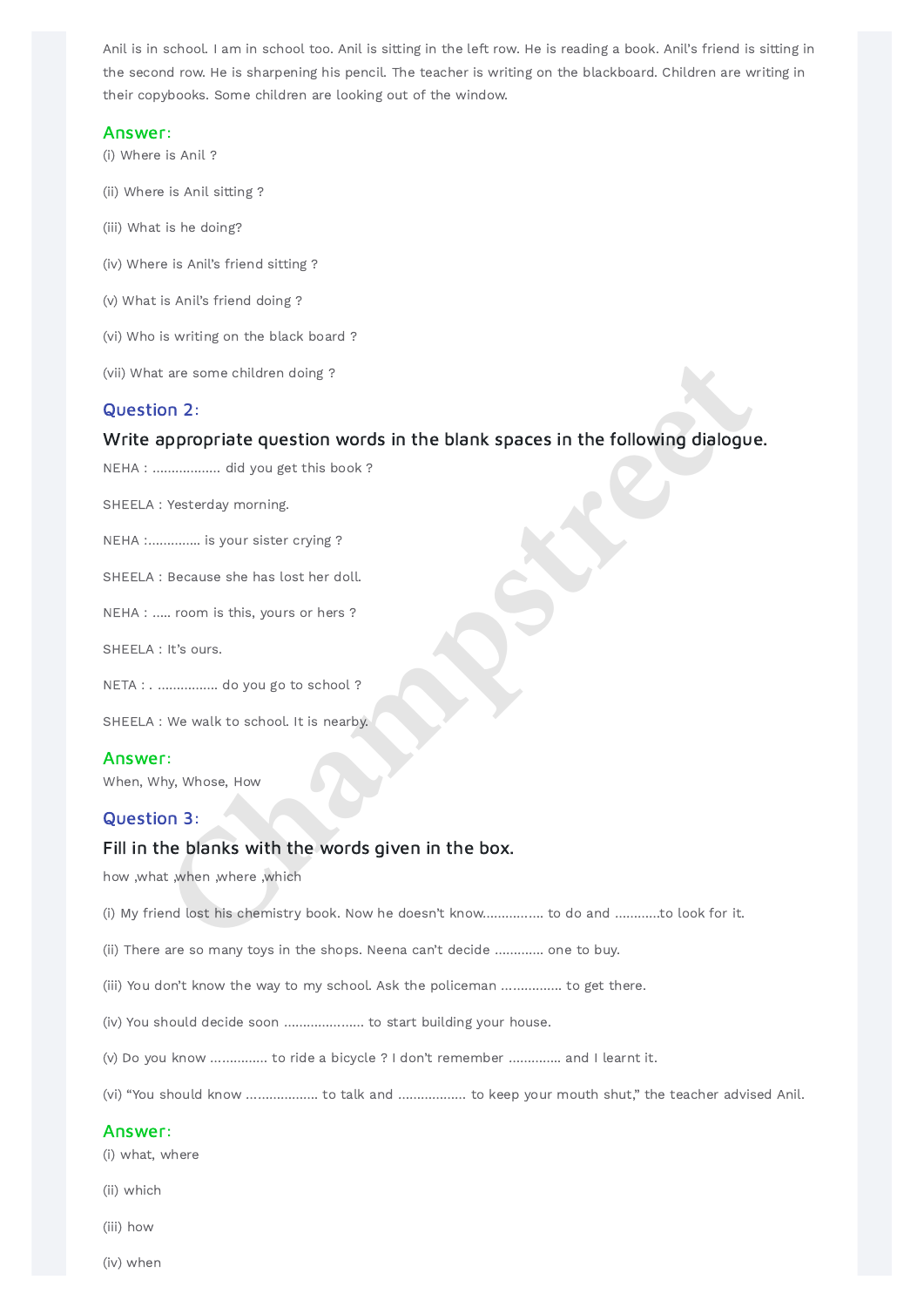(v) how, when, how.

(vi) where, when

# Question 4:

# Add im- or in- to each of the following words and use them in place of the italicised words in the sentences given below. patient proper possible sensitive competent.

(i) The project appears very difficult at first sight but it can be completed if we work very hard.

(ii) He lacks competence. That's why he can't keep any job for more than a year.

(iii) "Don't lose patience. Your letter will come one day," the postman told me.

It was a cold morning and stars still glowed in the sky. An old man was walking along the road. The words in italics are articles. 'A' and 'an' are indefinite articles and 'the' is the definite article. 'A' is used before a singular countable noun. 'An'is used before a word that begins with a vowel. **Champion**<br> **Character Character School and School and School and School and School and School and School and School and School and School and School and School and School and School and School and School and School and Sc** 

- a boy
- an actor
- a mango
- an apple
- a university
- an hour

(iv) That's not a proper remark to make under the circumstances.

(v) He appears to be without sensitivity. In fact, he is very emotional.

#### Answer:

(i) The project appears impossible at first sight …..

- (ii) He is incompetent. That's why…..
- (iii) "Don't be impatient. Your letter…
- (iv) That's an improper remark to make …………
- (v) He appears to be insensitive. In fact.. …………….

### Question 5:

#### Read the following sentences:

# Use a, an or the in the blanks.

There was once ………….. play which became very successful. ………….. famous actor was. acting in it. In ………….. play his role was that of ………….. aristocrat who had been imprisoned in ………….. castle for twenty years. In ………….. last act of ………….. play someone would come on ………….. stage with ………….. letter which he would hand over to ………….. prisoner. Even though ………….. aristocrat was not expected to read ………….. letter at each performance, he always insisted that ………….. letter be written out from beginning to end.

#### Answer:

a, A, the, an, a the, the, the, a, a, the, the, the.

## Question 6:

# Encircle the correct article.

Nina was looking for (a / the) job. After many interviews she got (a / the) job she was looking for.

A: Would you like (a / an/ the) apple or (a / an / the) banana ?

B : I'd like (a / an / the) apple, please.

A: Take (a / an / the) red one in (a / an / the) fruit bowl.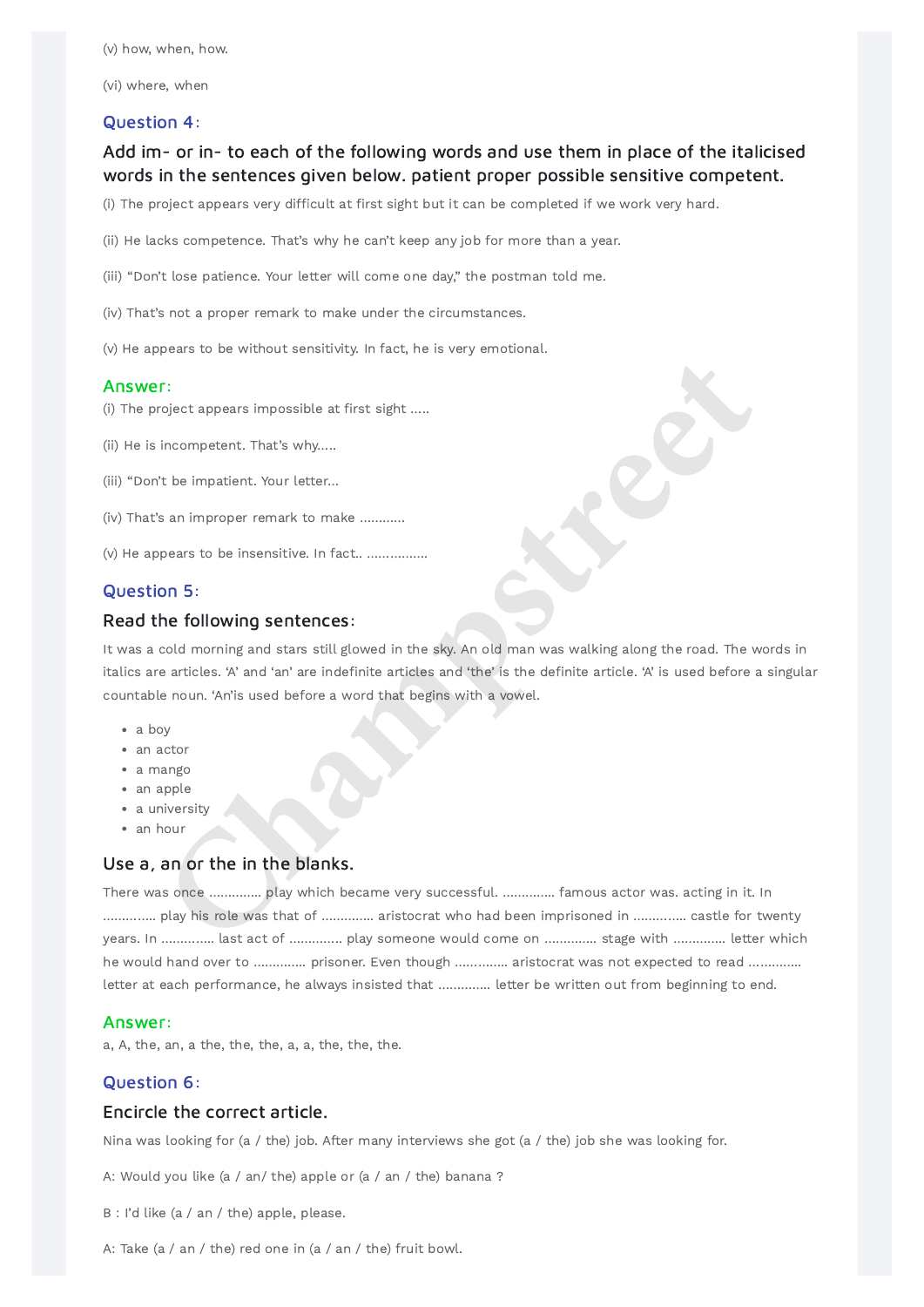You may take (a / an / the) orange also, if you like.

B : Which one?

A : (A / An / The) one beside (a / an / the) banana.

Do you remember an anecdote or a story about a greedy or jealous person and the unhappy result of his/her action? Narrate the story to others in your class. Here is one for you to read. Seeing an old man planting a fig tree, the king asked why he was doing this. The man replied that he might live to eat the fruit, and, even if he did not, his son would enjoy the figs. "Well," said the king, "if you do live to eat the fruit of this tree, please let me know." The man promised to do so, and sure enough, before too long, the tree grew and bore fruit. Packing some fine figs in a basket, the old man set out for the palace to meet the king. The king accepted the gift and gave orders that the old man's basket be filled with gold. Now, next door to the old man, there lived a greedy old man jealous of his neighbour's good fortune. He also packed some figs in a basket and took them to the palace in the hope of getting gold. The king, on learning the man's motive, ordered him to stand in the compound and had him pelted with figs. The old man returned home and told his wife the sad story. She consoled him by saying, "You should be thankful that our neighbour did not grow coconuts." **In the mass of the mass of the mass of the state of the state of the state of the state of this (her action? Narrate the staty to others in your das. Hen you to read. Seeing an old man planting a fig tree, the king asked** 

#### Answer:

A: an, a

B : an A: the, the, an

A : The, the.

# Speaking and Writing

### Question 1:

- English and Hindi/both/in/he writes
- and only a few short stories/many books in English/ in Hindi
- is/my Hindi/than my English/much better

- title of the story
- name of author

#### Answer:

The students must read the above story thoroughly. As you know, greed is a curse. It will provide nothing but a shame. The unhappy result may create something negative in one's behaviour. Don't be jealous to others.

# Question 2:

# Put each of the following in the correct order. Then use them appropriately to fill the blanks in the paragraph that follows. Use correct punctuation marks.

Ravi Kant is a writer, and ……..

…………… Of course, he is much happier writing in English than in Hindi. He has written

I find his books a little hard to understand………………..

#### Answer:

Ravi Kant is a writer, and he writes both in English and Hindi. Of course, he is much happier writing in English than in Hindi: He has written many books in English and only a few short stories in Hindi. I find his books a little hard to understand. My Hindi is much better than my English.

### Question 3:

Are you fond of reading stories ? Did you read one last month? If not, read one or two and then write a paragraph about the story. Use the following hints.